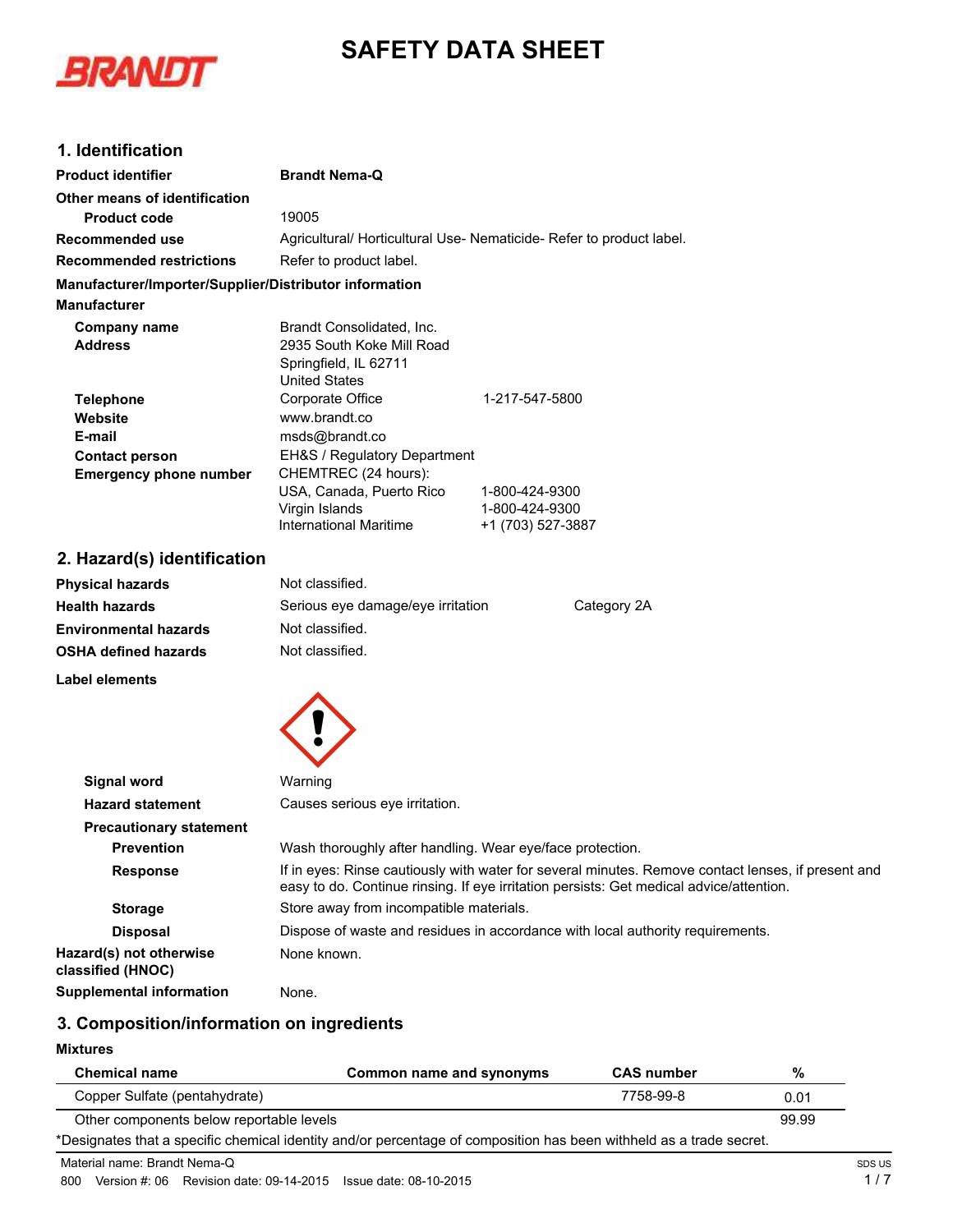# **4. First-aid measures**

| <b>Inhalation</b>                                                            | Move to fresh air. Call a physician if symptoms develop or persist.                                                                                                                                   |
|------------------------------------------------------------------------------|-------------------------------------------------------------------------------------------------------------------------------------------------------------------------------------------------------|
| <b>Skin contact</b>                                                          | Wash off with soap and water. Get medical attention if irritation develops and persists.                                                                                                              |
| Eye contact                                                                  | Immediately flush eyes with plenty of water for at least 15 minutes. Remove contact lenses, if<br>present and easy to do. Continue rinsing. If eye irritation persists: Get medical advice/attention. |
| Ingestion                                                                    | Rinse mouth. Get medical attention if symptoms occur.                                                                                                                                                 |
| <b>Most important</b><br>symptoms/effects, acute and<br>delayed              | Symptoms may include stinging, tearing, redness, swelling, and blurred vision. Severe eye<br>irritation.                                                                                              |
| Indication of immediate<br>medical attention and special<br>treatment needed | Provide general supportive measures and treat symptomatically. Keep victim under observation.<br>Symptoms may be delayed.                                                                             |
| <b>General information</b>                                                   | Ensure that medical personnel are aware of the material(s) involved, and take precautions to<br>protect themselves.                                                                                   |
| 5. Fire-fighting measures                                                    |                                                                                                                                                                                                       |

| Suitable extinguishing media                                     | Water fog. Foam. Dry chemical powder. Carbon dioxide (CO2).                                   |
|------------------------------------------------------------------|-----------------------------------------------------------------------------------------------|
| Unsuitable extinguishing<br>media                                | Do not use water jet as an extinguisher, as this will spread the fire.                        |
| Specific hazards arising from<br>the chemical                    | During fire, gases hazardous to health may be formed.                                         |
| Special protective equipment<br>and precautions for firefighters | Self-contained breathing apparatus and full protective clothing must be worn in case of fire. |
| <b>Fire-fighting</b><br>equipment/instructions                   | Move containers from fire area if you can do so without risk.                                 |
| <b>Specific methods</b>                                          | Use standard firefighting procedures and consider the hazards of other involved materials.    |
| <b>General fire hazards</b>                                      | No unusual fire or explosion hazards noted.                                                   |
|                                                                  |                                                                                               |

### **6. Accidental release measures**

| <b>Personal precautions,</b><br>protective equipment and<br>emergency procedures | Keep unnecessary personnel away. Keep people away from and upwind of spill/leak. Wear<br>appropriate protective equipment and clothing during clean-up. Do not touch damaged containers<br>or spilled material unless wearing appropriate protective clothing. Ensure adequate ventilation.<br>Local authorities should be advised if significant spillages cannot be contained. For personal<br>protection, see section 8 of the SDS. |  |
|----------------------------------------------------------------------------------|----------------------------------------------------------------------------------------------------------------------------------------------------------------------------------------------------------------------------------------------------------------------------------------------------------------------------------------------------------------------------------------------------------------------------------------|--|
| <b>Methods and materials for</b><br>containment and cleaning up                  | This product is miscible in water.<br>Large Spills: Stop the flow of material, if this is without risk. Dike the spilled material, where this is<br>possible. Cover with plastic sheet to prevent spreading. Absorb in vermiculite, dry sand or earth<br>and place into containers. Following product recovery, flush area with water.                                                                                                 |  |
|                                                                                  | Small Spills: Wipe up with absorbent material (e.g. cloth, fleece). Clean surface thoroughly to<br>remove residual contamination.                                                                                                                                                                                                                                                                                                      |  |
|                                                                                  | Never return spills to original containers for re-use. For waste disposal, see section 13 of the SDS.                                                                                                                                                                                                                                                                                                                                  |  |
| <b>Environmental precautions</b>                                                 | Avoid discharge into drains, water courses or onto the ground.                                                                                                                                                                                                                                                                                                                                                                         |  |
| 7. Handling and storage                                                          |                                                                                                                                                                                                                                                                                                                                                                                                                                        |  |
| <b>Precautions for safe handling</b>                                             | Avoid contact with eyes. Avoid prolonged exposure. Provide adequate ventilation. Wear<br>appropriate personal protective equipment. Observe good industrial hygiene practices.                                                                                                                                                                                                                                                         |  |

**Conditions for safe storage, including any incompatibilities**

Store in original tightly closed container. Keep container tightly closed. Store away from incompatible materials (see Section 10 of the SDS).

# **8. Exposure controls/personal protection**

#### **Occupational exposure limits**

| US. NIOSH: Pocket Guide to Chemical Hazards         |            |         |                |
|-----------------------------------------------------|------------|---------|----------------|
| <b>Components</b>                                   | Type       | Value   | Form           |
| Copper Sulfate<br>(pentahydrate) (CAS<br>7758-99-8) | <b>TWA</b> | 1 ma/m3 | Dust and mist. |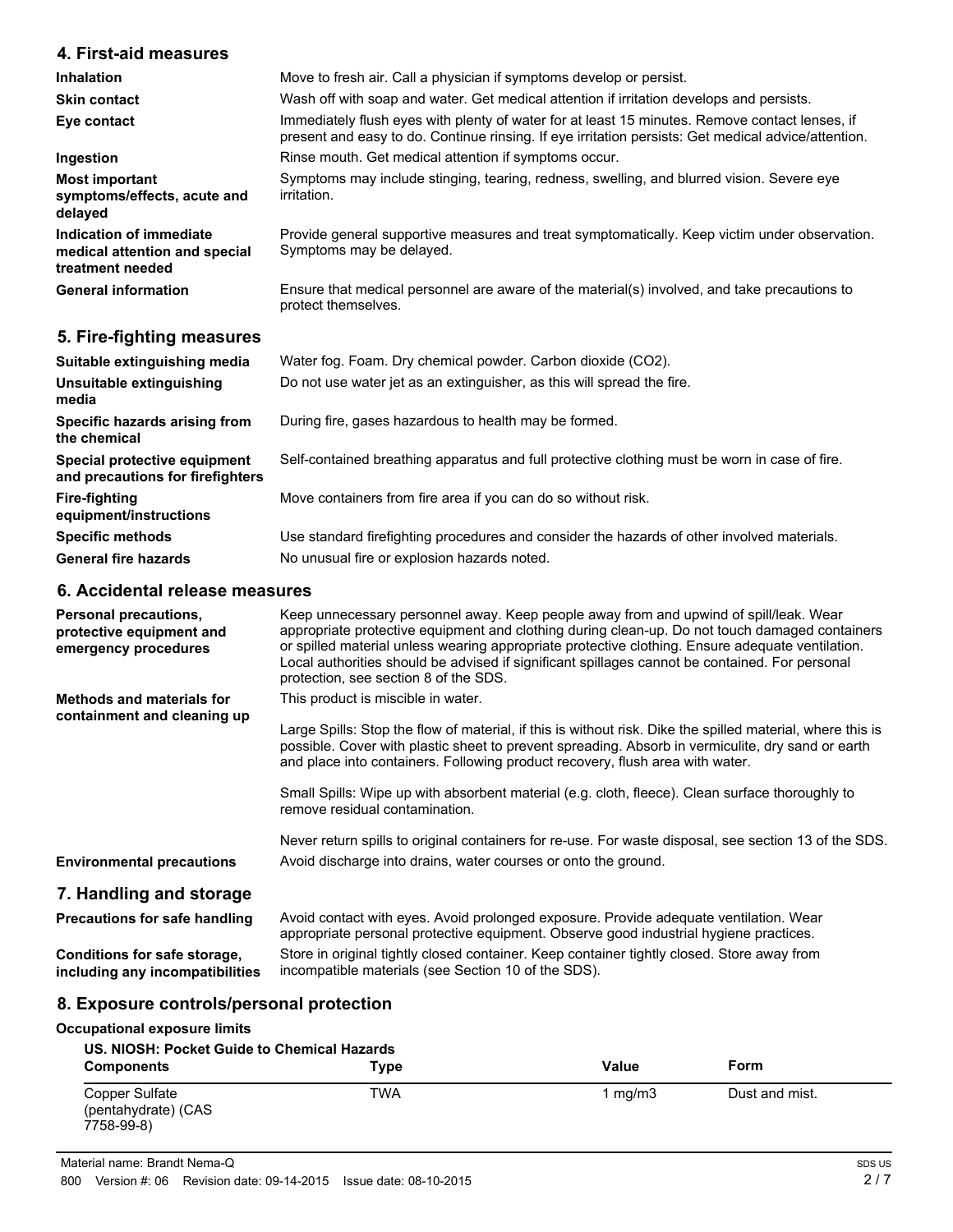| <b>Biological limit values</b>           | No biological exposure limits noted for the ingredient(s).                                                                                                                                                                                                                                                                                                                                                                         |
|------------------------------------------|------------------------------------------------------------------------------------------------------------------------------------------------------------------------------------------------------------------------------------------------------------------------------------------------------------------------------------------------------------------------------------------------------------------------------------|
| Appropriate engineering<br>controls      | Good general ventilation (typically 10 air changes per hour) should be used. Ventilation rates<br>should be matched to conditions. If applicable, use process enclosures, local exhaust ventilation,<br>or other engineering controls to maintain airborne levels below recommended exposure limits. If<br>exposure limits have not been established, maintain airborne levels to an acceptable level. Provide<br>eyewash station. |
|                                          | Individual protection measures, such as personal protective equipment                                                                                                                                                                                                                                                                                                                                                              |
| Eye/face protection                      | Wear safety glasses with side shields (or goggles).                                                                                                                                                                                                                                                                                                                                                                                |
| <b>Skin protection</b>                   |                                                                                                                                                                                                                                                                                                                                                                                                                                    |
| <b>Hand protection</b>                   | Wear appropriate chemical resistant gloves.                                                                                                                                                                                                                                                                                                                                                                                        |
| Other                                    | Wear suitable protective clothing.                                                                                                                                                                                                                                                                                                                                                                                                 |
| <b>Respiratory protection</b>            | In case of insufficient ventilation, wear suitable respiratory equipment. Respiratory protection not<br>required.                                                                                                                                                                                                                                                                                                                  |
| <b>Thermal hazards</b>                   | Wear appropriate thermal protective clothing, when necessary.                                                                                                                                                                                                                                                                                                                                                                      |
| <b>General hygiene</b><br>considerations | Always observe good personal hygiene measures, such as washing after handling the material<br>and before eating, drinking, and/or smoking. Routinely wash work clothing and protective<br>equipment to remove contaminants.                                                                                                                                                                                                        |

# **9. Physical and chemical properties**

| Appearance                                        | Liquid.                                          |  |
|---------------------------------------------------|--------------------------------------------------|--|
| <b>Physical state</b>                             | Liquid.                                          |  |
| Form                                              | Liquid.                                          |  |
| Color                                             | Reddish-brown                                    |  |
| Odor                                              | Sweet. Pungent suffocating odor                  |  |
| <b>Odor threshold</b>                             | Not available.                                   |  |
| pH                                                | $3.9 + 0.2$                                      |  |
| Salt-Out / Crystallization Temp                   | Not available.                                   |  |
| Melting point/freezing point                      | Not available.                                   |  |
| Initial boiling point and boiling<br>range        | 221 - 224.6 °F (105 - 107 °C) Thiele Tube Method |  |
|                                                   | 221 °F (105 °C) estimated                        |  |
| <b>Flash point</b>                                | Not available.                                   |  |
| <b>Evaporation rate</b>                           | Not available.                                   |  |
| Flammability (solid, gas)                         | Not available.                                   |  |
| Upper/lower flammability or explosive limits      |                                                  |  |
| <b>Flammability limit - lower</b><br>(%)          | Not available.                                   |  |
| <b>Flammability limit - upper</b><br>$(\%)$       | Not available.                                   |  |
| Explosive limit - lower (%)                       | Not available.                                   |  |
| Explosive limit - upper (%)                       | Not available.                                   |  |
| Vapor pressure                                    | Not available.                                   |  |
| <b>Vapor density</b>                              | Not available.                                   |  |
| <b>Relative density</b>                           | > 1.14 kg/m3 typical                             |  |
| Solubility(ies)                                   |                                                  |  |
| Solubility (water)                                | Completely soluble                               |  |
| <b>Partition coefficient</b><br>(n-octanol/water) | Not available.                                   |  |
| <b>Auto-ignition temperature</b>                  | Not available.                                   |  |
| <b>Decomposition temperature</b>                  | Not available.                                   |  |
| <b>Viscosity</b>                                  | 29 cP at 200 rpm                                 |  |
| <b>Other information</b>                          |                                                  |  |
| VOC (Weight %)                                    | 0.1 % estimated                                  |  |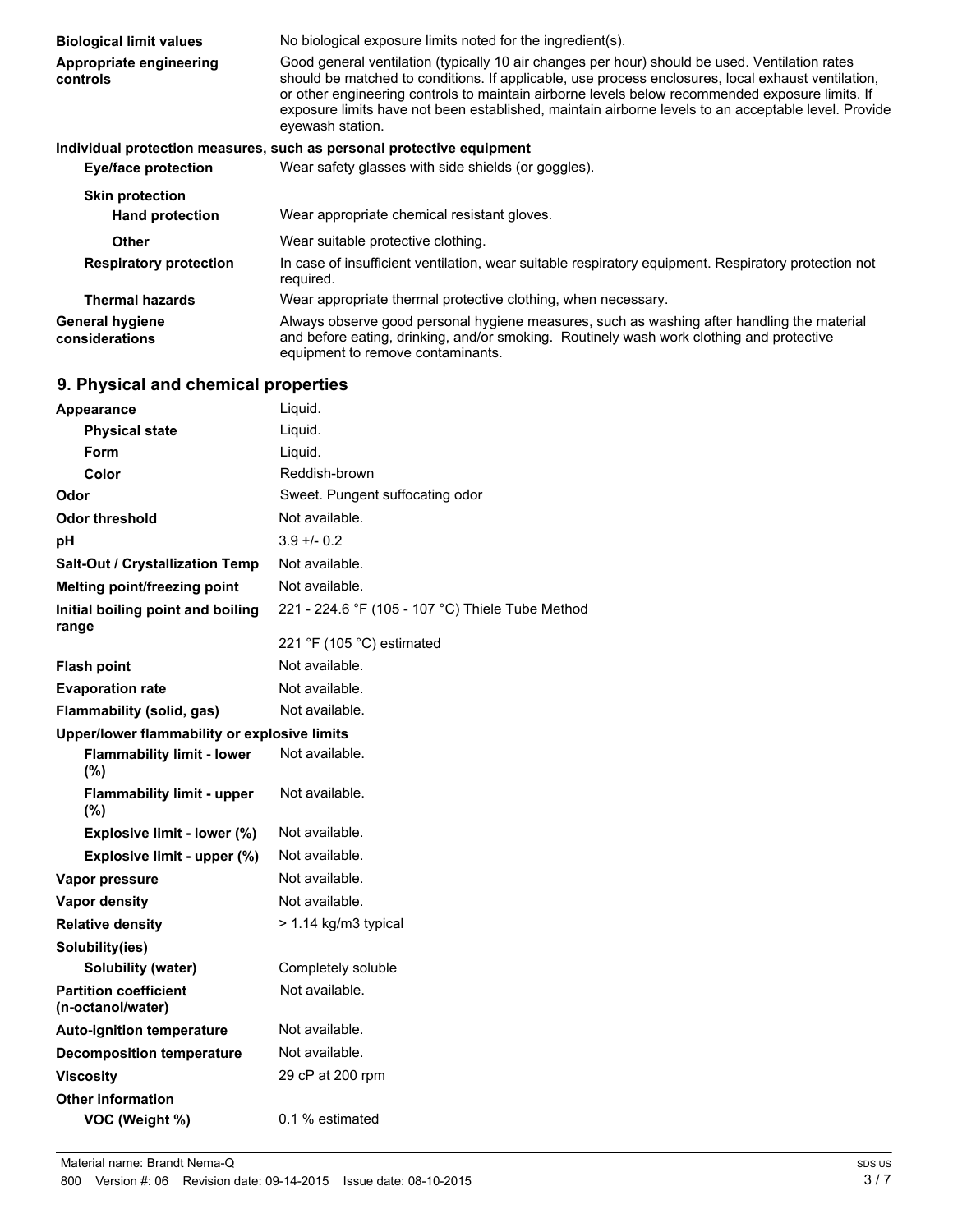# **10. Stability and reactivity**

| <b>Reactivity</b>                            | The product is stable and non-reactive under normal conditions of use, storage and transport. |
|----------------------------------------------|-----------------------------------------------------------------------------------------------|
| <b>Chemical stability</b>                    | Material is stable under normal conditions.                                                   |
| <b>Possibility of hazardous</b><br>reactions | No dangerous reaction known under conditions of normal use.                                   |
| <b>Conditions to avoid</b>                   | Contact with incompatible materials.                                                          |
| Incompatible materials                       | Strong oxidizing agents.                                                                      |
| <b>Hazardous decomposition</b><br>products   | No hazardous decomposition products are known.                                                |

# **11. Toxicological information**

#### **Information on likely routes of exposure**

| Ingestion                                                                          | Expected to be a low ingestion hazard.                                                                   |
|------------------------------------------------------------------------------------|----------------------------------------------------------------------------------------------------------|
| <b>Inhalation</b>                                                                  | Prolonged inhalation may be harmful.                                                                     |
| <b>Skin contact</b>                                                                | No adverse effects due to skin contact are expected.                                                     |
| Eye contact                                                                        | Causes serious eve irritation.                                                                           |
| Symptoms related to the<br>physical, chemical and<br>toxicological characteristics | Symptoms may include stinging, tearing, redness, swelling, and blurred vision. Severe eye<br>irritation. |

#### **Information on toxicological effects**

#### **Acute toxicity**

| Product                                               | <b>Species</b>                                                                                                      | <b>Test Results</b>       |
|-------------------------------------------------------|---------------------------------------------------------------------------------------------------------------------|---------------------------|
| Brandt Nema-Q (CAS Mixture)                           |                                                                                                                     |                           |
| Acute                                                 |                                                                                                                     |                           |
| Dermal                                                |                                                                                                                     |                           |
| LD50                                                  | Rat                                                                                                                 | > 4000 mg/kg              |
| Oral                                                  |                                                                                                                     |                           |
| LD50                                                  | Rat                                                                                                                 | > 5000 mg/kg EPA Class IV |
| <b>Components</b>                                     | <b>Species</b>                                                                                                      | <b>Test Results</b>       |
| Copper Sulfate (pentahydrate) (CAS 7758-99-8)         |                                                                                                                     |                           |
| <b>Acute</b>                                          |                                                                                                                     |                           |
| Oral                                                  |                                                                                                                     |                           |
| LD50                                                  | Rat                                                                                                                 | 960 mg/kg                 |
| Other                                                 |                                                                                                                     |                           |
| LD50                                                  | Rabbit                                                                                                              | $> 8$ g/kg                |
|                                                       | * Estimates for product may be based on additional component data not shown.                                        |                           |
| <b>Skin corrosion/irritation</b>                      | Prolonged skin contact may cause temporary irritation.                                                              |                           |
| Serious eye damage/eye<br>irritation                  | Causes serious eye irritation.                                                                                      |                           |
| Respiratory or skin sensitization                     |                                                                                                                     |                           |
| <b>Respiratory sensitization</b>                      | Not available.                                                                                                      |                           |
| <b>Skin sensitization</b>                             | This product is not expected to cause skin sensitization.                                                           |                           |
| Germ cell mutagenicity                                | No data available to indicate product or any components present at greater than 0.1% are<br>mutagenic or genotoxic. |                           |
| Carcinogenicity                                       | This product is not considered to be a carcinogen by IARC, ACGIH, NTP, or OSHA.                                     |                           |
|                                                       | OSHA Specifically Regulated Substances (29 CFR 1910.1001-1050)                                                      |                           |
| Not listed.                                           |                                                                                                                     |                           |
| <b>Reproductive toxicity</b>                          | This product is not expected to cause reproductive or developmental effects.                                        |                           |
| Specific target organ toxicity -<br>single exposure   | Not classified.                                                                                                     |                           |
| Specific target organ toxicity -<br>repeated exposure | Not classified.                                                                                                     |                           |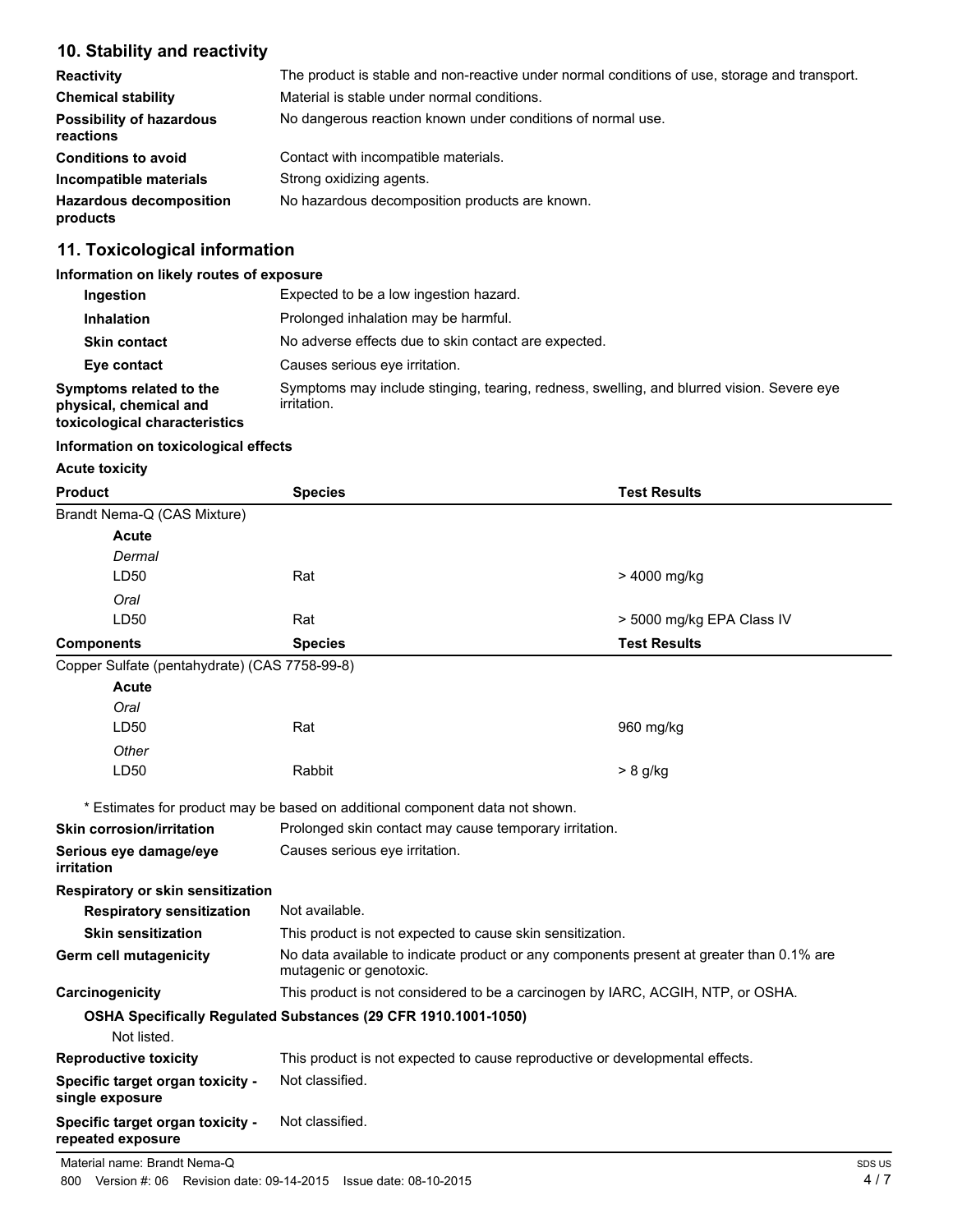| Aspiration hazard      | Not available.                       |
|------------------------|--------------------------------------|
| <b>Chronic effects</b> | Prolonged inhalation may be harmful. |

### **12. Ecological information**

**Ecotoxicity** The product is not classified as environmentally hazardous. However, this does not exclude the possibility that large or frequent spills can have a harmful or damaging effect on the environment.

|                                               |      |                                   | becomeint morning or no decir obmo contributo or neutral crocinistating on our entrancements. |
|-----------------------------------------------|------|-----------------------------------|-----------------------------------------------------------------------------------------------|
| <b>Product</b>                                |      | <b>Species</b>                    | <b>Test Results</b>                                                                           |
| Brandt Nema-Q (CAS Mixture)                   |      |                                   |                                                                                               |
| Aquatic                                       |      |                                   |                                                                                               |
| Acute                                         |      |                                   |                                                                                               |
| Fish                                          | LC50 | Fish                              | > 100 mg/l, 96 Hours                                                                          |
| <b>Components</b>                             |      | <b>Species</b>                    | <b>Test Results</b>                                                                           |
| Copper Sulfate (pentahydrate) (CAS 7758-99-8) |      |                                   |                                                                                               |
| Aquatic                                       |      |                                   |                                                                                               |
| Crustacea                                     | EC50 | Water flea (Bosmina longirostris) | 0.0037 mg/l, 48 hours                                                                         |

\* Estimates for product may be based on additional component data not shown.

| Persistence and degradability    | Quillaja extract is 100% biodegradable at a concentration of 2 mg/L after 28 days (Mircoquim,<br>2010). Quillaja extract is biodegradable in the range of 70-80% within 60 days (Eurofins, 2013). |
|----------------------------------|---------------------------------------------------------------------------------------------------------------------------------------------------------------------------------------------------|
| <b>Bioaccumulative potential</b> | Quillaja extract is expected to desorb fairly rapidly from soil and not bioaccumulate.                                                                                                            |
| <b>Mobility in soil</b>          | Quillaja extract is expected to desorb fairly rapidly from soil and not bioaccumulate.                                                                                                            |
| Other adverse effects            | No other adverse environmental effects (e.g. ozone depletion, photochemical ozone creation<br>potential, endocrine disruption, global warming potential) are expected from this component.        |

Fish LC50 Bluegill (Lepomis macrochirus) 0.66 - 1.15 mg/l, 96 hours

#### **13. Disposal considerations**

| <b>Disposal instructions</b>             | Collect and reclaim or dispose in sealed containers at licensed waste disposal site. Dispose of<br>contents/container in accordance with local/regional/national/international regulations.                            |
|------------------------------------------|------------------------------------------------------------------------------------------------------------------------------------------------------------------------------------------------------------------------|
| Local disposal regulations               | Dispose in accordance with all applicable regulations.                                                                                                                                                                 |
| Hazardous waste code                     | The waste code should be assigned in discussion between the user, the producer and the waste<br>disposal company.                                                                                                      |
| Waste from residues / unused<br>products | Dispose of in accordance with local regulations. Empty containers or liners may retain some<br>product residues. This material and its container must be disposed of in a safe manner (see:<br>Disposal instructions). |
| Contaminated packaging                   | Empty containers should be taken to an approved waste handling site for recycling or disposal.<br>Since emptied containers may retain product residue, follow label warnings even after container is<br>emptied.       |

## **14. Transport information**

#### **DOT**

Not regulated as dangerous goods.

#### **IATA**

Not regulated as dangerous goods.

#### **IMDG**

Not regulated as dangerous goods.

#### **15. Regulatory information**

| US federal regulations | This product is a "Hazardous Chemical" as defined by the OSHA Hazard Communication<br>Standard, 29 CFR 1910.1200. |
|------------------------|-------------------------------------------------------------------------------------------------------------------|
|                        | One or more components are not listed on TSCA.                                                                    |
|                        | This product is not known to be a "Hazardous Chemical" as defined by the OSHA Hazard                              |
|                        | Communication Standard, 29 CFR 1910.1200.                                                                         |
|                        | TSCA Section 12(b) Export Notification (40 CFR 707, Subpt. D)                                                     |

Not regulated.

#### **CERCLA Hazardous Substance List (40 CFR 302.4)**

Not listed.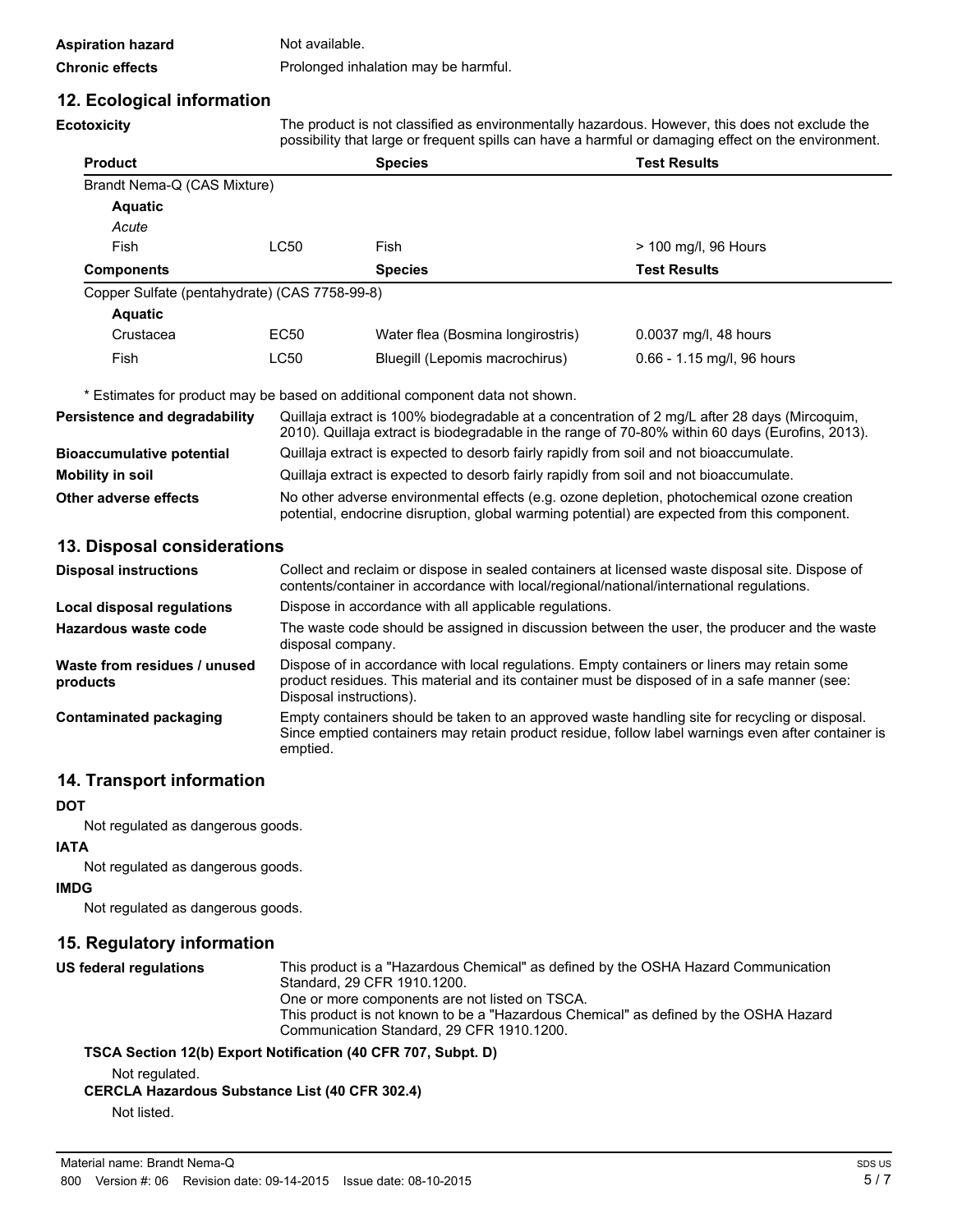| <b>SARA 304 Emergency release notification</b>                        |                                                                                                                                                                                                                                                                                                                                                                                                                                 |                        |
|-----------------------------------------------------------------------|---------------------------------------------------------------------------------------------------------------------------------------------------------------------------------------------------------------------------------------------------------------------------------------------------------------------------------------------------------------------------------------------------------------------------------|------------------------|
| Not regulated.                                                        |                                                                                                                                                                                                                                                                                                                                                                                                                                 |                        |
|                                                                       | OSHA Specifically Regulated Substances (29 CFR 1910.1001-1050)                                                                                                                                                                                                                                                                                                                                                                  |                        |
| Not listed.                                                           |                                                                                                                                                                                                                                                                                                                                                                                                                                 |                        |
|                                                                       | Superfund Amendments and Reauthorization Act of 1986 (SARA)                                                                                                                                                                                                                                                                                                                                                                     |                        |
| <b>Hazard categories</b>                                              | Immediate Hazard - Yes<br>Delayed Hazard - No<br>Fire Hazard - No<br>Pressure Hazard - No<br>Reactivity Hazard - No                                                                                                                                                                                                                                                                                                             |                        |
| SARA 302 Extremely hazardous substance                                |                                                                                                                                                                                                                                                                                                                                                                                                                                 |                        |
| Not listed.                                                           |                                                                                                                                                                                                                                                                                                                                                                                                                                 |                        |
| SARA 311/312 Hazardous<br>chemical                                    | No.                                                                                                                                                                                                                                                                                                                                                                                                                             |                        |
| SARA 313 (TRI reporting)<br>Not regulated.                            |                                                                                                                                                                                                                                                                                                                                                                                                                                 |                        |
| <b>Other federal regulations</b>                                      |                                                                                                                                                                                                                                                                                                                                                                                                                                 |                        |
|                                                                       | Clean Air Act (CAA) Section 112 Hazardous Air Pollutants (HAPs) List                                                                                                                                                                                                                                                                                                                                                            |                        |
| Not regulated.                                                        |                                                                                                                                                                                                                                                                                                                                                                                                                                 |                        |
|                                                                       | Clean Air Act (CAA) Section 112(r) Accidental Release Prevention (40 CFR 68.130)                                                                                                                                                                                                                                                                                                                                                |                        |
| Not regulated.                                                        |                                                                                                                                                                                                                                                                                                                                                                                                                                 |                        |
| <b>Safe Drinking Water Act</b><br>(SDWA)                              | Not regulated.                                                                                                                                                                                                                                                                                                                                                                                                                  |                        |
| <b>FIFRA Information</b>                                              | EPA Registration Number: 82572-1-48813                                                                                                                                                                                                                                                                                                                                                                                          |                        |
|                                                                       | This chemical is a pesticide product registered by the Environmental Protection Agency and is<br>subject to certain labeling requirements under federal pesticide law. These requirements differ<br>from the classification criteria and hazard information required for safety data sheets, and for<br>workplace labels of non-pesticide chemicals. Following is the hazard information as required on<br>the pesticide label: |                        |
| <b>Hazard statement</b>                                               | <b>WARNING</b>                                                                                                                                                                                                                                                                                                                                                                                                                  |                        |
|                                                                       | Causes substantial but temporary eye damage. Do not get in eyes or on clothing. Harmful if<br>swallowed or absorbed through skin. Avoid contact with skin.                                                                                                                                                                                                                                                                      |                        |
| <b>US state regulations</b>                                           |                                                                                                                                                                                                                                                                                                                                                                                                                                 |                        |
| US. Massachusetts RTK - Substance List                                |                                                                                                                                                                                                                                                                                                                                                                                                                                 |                        |
| Copper Sulfate (pentahydrate) (CAS 7758-99-8)                         |                                                                                                                                                                                                                                                                                                                                                                                                                                 |                        |
|                                                                       | US. New Jersey Worker and Community Right-to-Know Act                                                                                                                                                                                                                                                                                                                                                                           |                        |
| Copper Sulfate (pentahydrate) (CAS 7758-99-8)                         |                                                                                                                                                                                                                                                                                                                                                                                                                                 |                        |
|                                                                       | US. Pennsylvania Worker and Community Right-to-Know Law                                                                                                                                                                                                                                                                                                                                                                         |                        |
| Copper Sulfate (pentahydrate) (CAS 7758-99-8)<br>US. Rhode Island RTK |                                                                                                                                                                                                                                                                                                                                                                                                                                 |                        |
| Not regulated.                                                        |                                                                                                                                                                                                                                                                                                                                                                                                                                 |                        |
| US. California Proposition 65                                         | California Safe Drinking Water and Toxic Enforcement Act of 1986 (Proposition 65): This material is not known to contain<br>any chemicals currently listed as carcinogens or reproductive toxins.                                                                                                                                                                                                                               |                        |
| <b>International Inventories</b>                                      |                                                                                                                                                                                                                                                                                                                                                                                                                                 |                        |
| Country(s) or region                                                  | <b>Inventory name</b>                                                                                                                                                                                                                                                                                                                                                                                                           | On inventory (yes/no)* |
| Australia                                                             | Australian Inventory of Chemical Substances (AICS)                                                                                                                                                                                                                                                                                                                                                                              | Yes                    |
| Canada                                                                | Domestic Substances List (DSL)                                                                                                                                                                                                                                                                                                                                                                                                  | Yes                    |
| Canada                                                                | Non-Domestic Substances List (NDSL)                                                                                                                                                                                                                                                                                                                                                                                             | No                     |
| China                                                                 | Inventory of Existing Chemical Substances in China (IECSC)                                                                                                                                                                                                                                                                                                                                                                      | No                     |

Europe **European Inventory of Existing Commercial Chemical Commercial Chemical Chemical** Yes

Europe **European List of Notified Chemical Substances (ELINCS)** No Japan Inventory of Existing and New Chemical Substances (ENCS) No No Korea **Existing Chemicals List (ECL)** No **No** 

Substances (EINECS)